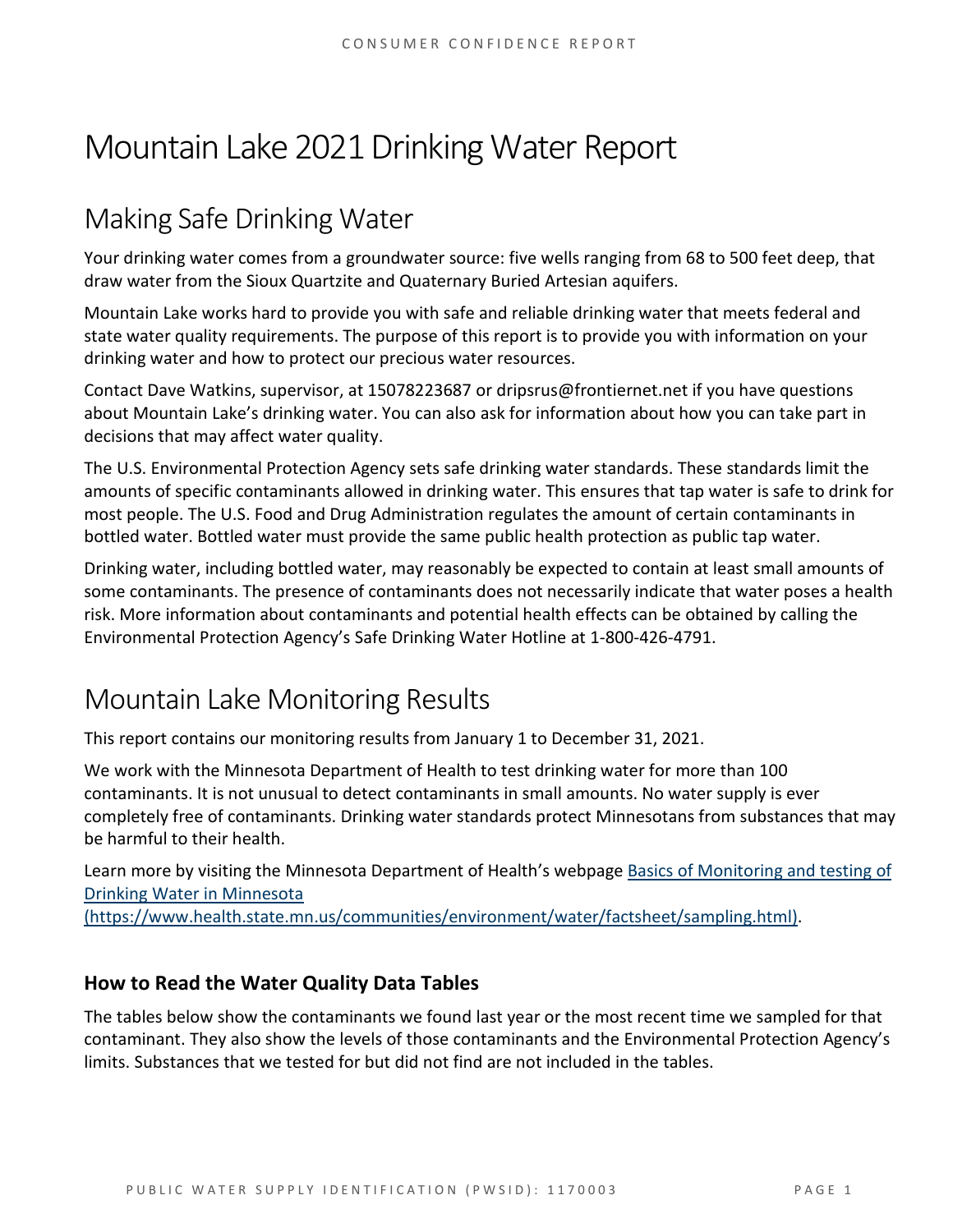We sample for some contaminants less than once a year because their levels in water are not expected to change from year to year. If we found any of these contaminants the last time we sampled for them, we included them in the tables below with the detection date.

We may have done additional monitoring for contaminants that are not included in the Safe Drinking Water Act. To request a copy of these results, call the Minnesota Department of Health at 651-201-4700 between 8:00 a.m. and 4:30 p.m., Monday through Friday.

Some contaminants are monitored regularly throughout the year, and rolling (or moving) annual averages are used to manage compliance. Because of this averaging, there are times where the Range of Detected Test Results for the calendar year is lower than the Highest Average or Highest Single Test Result, because it occurred in the previous calendar year.

#### **Definitions**

- **AL (Action Level)**: The concentration of a contaminant which, if exceeded, triggers treatment or other requirements which a water system must follow.
- **EPA:** Environmental Protection Agency
- **MCL (Maximum contaminant level)**: The highest level of a contaminant that is allowed in drinking water. MCLs are set as close to the MCLGs as feasible using the best available treatment technology.
- **MCLG (Maximum contaminant level goal)**: The level of a contaminant in drinking water below which there is no known or expected risk to health. MCLGs allow for a margin of safety.
- **MRDL (Maximum residual disinfectant level):** The highest level of a disinfectant allowed in drinking water. There is convincing evidence that addition of a disinfectant is necessary for control of microbial contaminants.
- **MRDLG (Maximum residual disinfectant level goal)**: The level of a drinking water disinfectant below which there is no known or expected risk to health. MRDLGs do not reflect the benefits of the use of disinfectants to control microbial contaminants.
- **N/A (Not applicable)**: Does not apply.
- **ppb (parts per billion)**: One part per billion in water is like one drop in one billion drops of water, or about one drop in a swimming pool. ppb is the same as micrograms per liter ( $\mu$ g/l).
- **ppm (parts per million)**: One part per million is like one drop in one million drops of water, or about one cup in a swimming pool. ppm is the same as milligrams per liter (mg/l).
- **PWSID:** Public water system identification.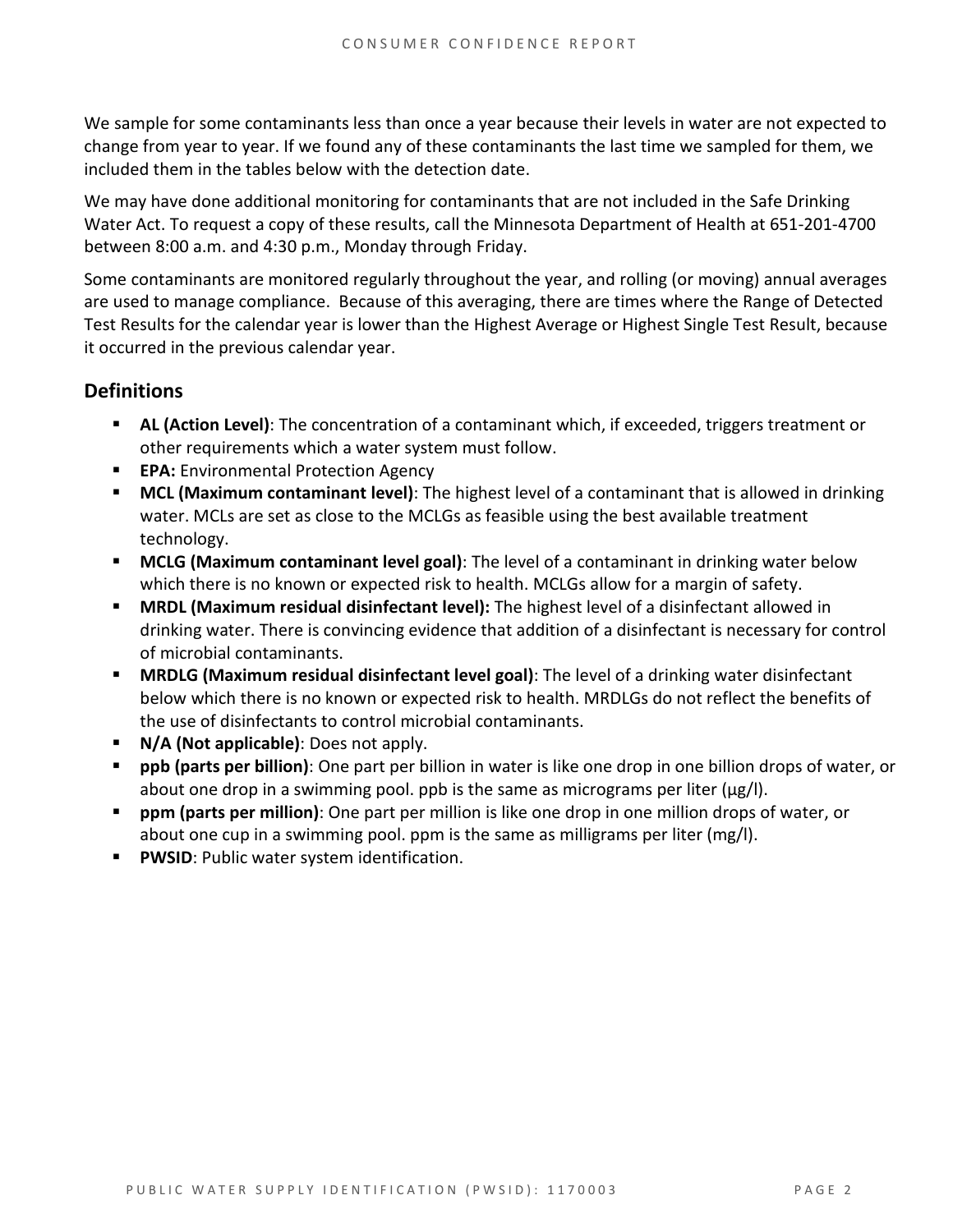### **Monitoring Results – Regulated Substances**

| LEAD AND COPPER - Tested at customer taps.                   |                                         |                                           |                                                   |                                                                             |                  |                                        |  |
|--------------------------------------------------------------|-----------------------------------------|-------------------------------------------|---------------------------------------------------|-----------------------------------------------------------------------------|------------------|----------------------------------------|--|
| <b>Contaminant</b> (Date, if<br>sampled in previous<br>year) | EPA's<br><b>Ideal</b><br>Goal<br>(MCLG) | EPA's<br><b>Action</b><br>Level           | 90% of<br><b>Results Were</b><br><b>Less Than</b> | <b>Number</b><br><b>of</b><br><b>Homes</b><br>with<br>High<br><b>Levels</b> | <b>Violation</b> | <b>Typical Sources</b>                 |  |
| Lead                                                         | 0 ppb                                   | 90% of<br>homes<br>less than<br>15 ppb    | $1.4$ ppb                                         | 0 out of<br>10                                                              | NO               | Corrosion of<br>household<br>plumbing. |  |
| Copper                                                       | 0 ppm                                   | 90% of<br>homes<br>less than<br>$1.3$ ppm | 0.75 ppm                                          | 0 out of<br>10                                                              | NO.              | Corrosion of<br>household<br>plumbing. |  |

| <b>INORGANIC &amp; ORGANIC CONTAMINANTS - Tested in drinking water.</b> |                                      |                         |                                                                             |                                                    |                  |                                                                                                          |  |  |
|-------------------------------------------------------------------------|--------------------------------------|-------------------------|-----------------------------------------------------------------------------|----------------------------------------------------|------------------|----------------------------------------------------------------------------------------------------------|--|--|
| <b>Contaminant</b><br>(Date, if sampled<br>in previous year)            | EPA's<br><b>Ideal Goal</b><br>(MCLG) | EPA's<br>Limit<br>(MCL) | <b>Highest</b><br>Average or<br><b>Highest Single</b><br><b>Test Result</b> | Range of<br><b>Detected</b><br><b>Test Results</b> | <b>Violation</b> | <b>Typical Sources</b>                                                                                   |  |  |
| <b>Nitrate</b>                                                          | 10 ppm                               | 10.4<br>ppm             | $0.25$ ppm                                                                  | N/A                                                | NO.              | Runoff from fertilizer<br>use; Leaching from<br>septic tanks, sewage;<br>Erosion of natural<br>deposits. |  |  |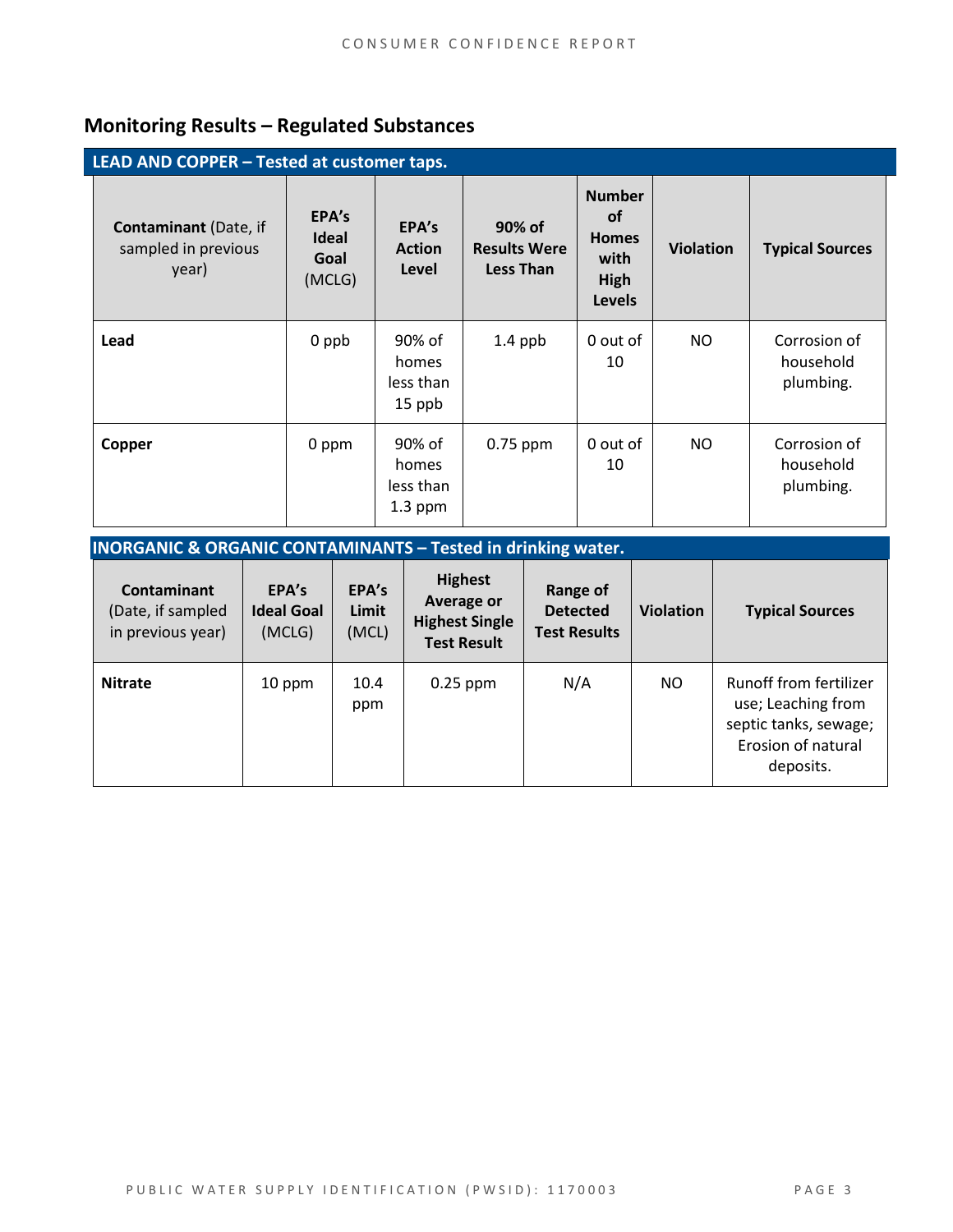| <b>CONTAMINANTS RELATED TO DISINFECTION - Tested in drinking water.</b> |                                               |                                    |                                                                                       |                                                    |                  |                                                  |  |
|-------------------------------------------------------------------------|-----------------------------------------------|------------------------------------|---------------------------------------------------------------------------------------|----------------------------------------------------|------------------|--------------------------------------------------|--|
| <b>Substance (Date, if</b><br>sampled in previous<br>year)              | <b>EPA's Ideal</b><br>Goal (MCLG<br>or MRDLG) | EPA's<br>Limit<br>(MCL or<br>MRDL) | <b>Highest</b><br>Average or<br><b>Highest</b><br><b>Single Test</b><br><b>Result</b> | Range of<br><b>Detected</b><br><b>Test Results</b> | <b>Violation</b> | <b>Typical Sources</b>                           |  |
| <b>Total</b><br><b>Trihalomethanes</b><br>(TTHMs)                       | N/A                                           | 80 ppb                             | $18.6$ ppb                                                                            | N/A                                                | NO.              | By-product of<br>drinking water<br>disinfection. |  |
| <b>Total Haloacetic</b><br>Acids (HAA)                                  | N/A                                           | 60 ppb                             | $6.3$ ppb                                                                             | N/A                                                | NO.              | By-product of<br>drinking water<br>disinfection. |  |
| <b>Total Chlorine</b>                                                   | $4.0$ ppm                                     | $4.0$ ppm                          | $0.58$ ppm                                                                            | $0.20 - 0.85$<br>ppm                               | NO.              | Water additive<br>used to control<br>microbes.   |  |

Total HAA refers to HAA5

| <b>OTHER SUBSTANCES - Tested in drinking water.</b> |                                      |                         |                                                                                    |                                                    |                  |                                                                               |  |  |
|-----------------------------------------------------|--------------------------------------|-------------------------|------------------------------------------------------------------------------------|----------------------------------------------------|------------------|-------------------------------------------------------------------------------|--|--|
| Substance (Date,<br>if sampled in<br>previous year) | EPA's<br><b>Ideal Goal</b><br>(MCLG) | EPA's<br>Limit<br>(MCL) | <b>Highest</b><br><b>Average or</b><br><b>Highest Single</b><br><b>Test Result</b> | Range of<br><b>Detected</b><br><b>Test Results</b> | <b>Violation</b> | <b>Typical Sources</b>                                                        |  |  |
| <b>Fluoride</b>                                     | $4.0$ ppm                            | $4.0$ ppm               | $0.65$ ppm                                                                         | $0.55 - 0.61$<br>ppm                               | NO.              | Erosion of natural<br>deposits; Water<br>additive to promote<br>strong teeth. |  |  |

#### **Potential Health Effects and Corrective Actions (If Applicable)**

Fluoride: If your drinking water fluoride levels are below the optimal concentration range of 0.5 to 0.9 ppm, please talk with your dentist about how you can protect your teeth and your family's teeth from tooth decay and cavities. For more information, visit: MDH Drinking Water Fluoridation

(https://www.health.state.mn.us/communities/environment/water/com/fluoride.html). Fluoride is nature's cavity fighter, with small amounts present naturally in many drinking water sources. There is an overwhelming weight of credible, peer-reviewed, scientific evidence that fluoridation reduces tooth decay and cavities in children and adults, even when there is availability of fluoride from other sources, such as fluoride toothpaste and mouth rinses. Since studies show that optimal fluoride levels in drinking water benefit public health, municipal community water systems adjust the level of fluoride in the water to an optimal concentration between 0.5 to 0.9 parts per million (ppm) to protect your teeth. Fluoride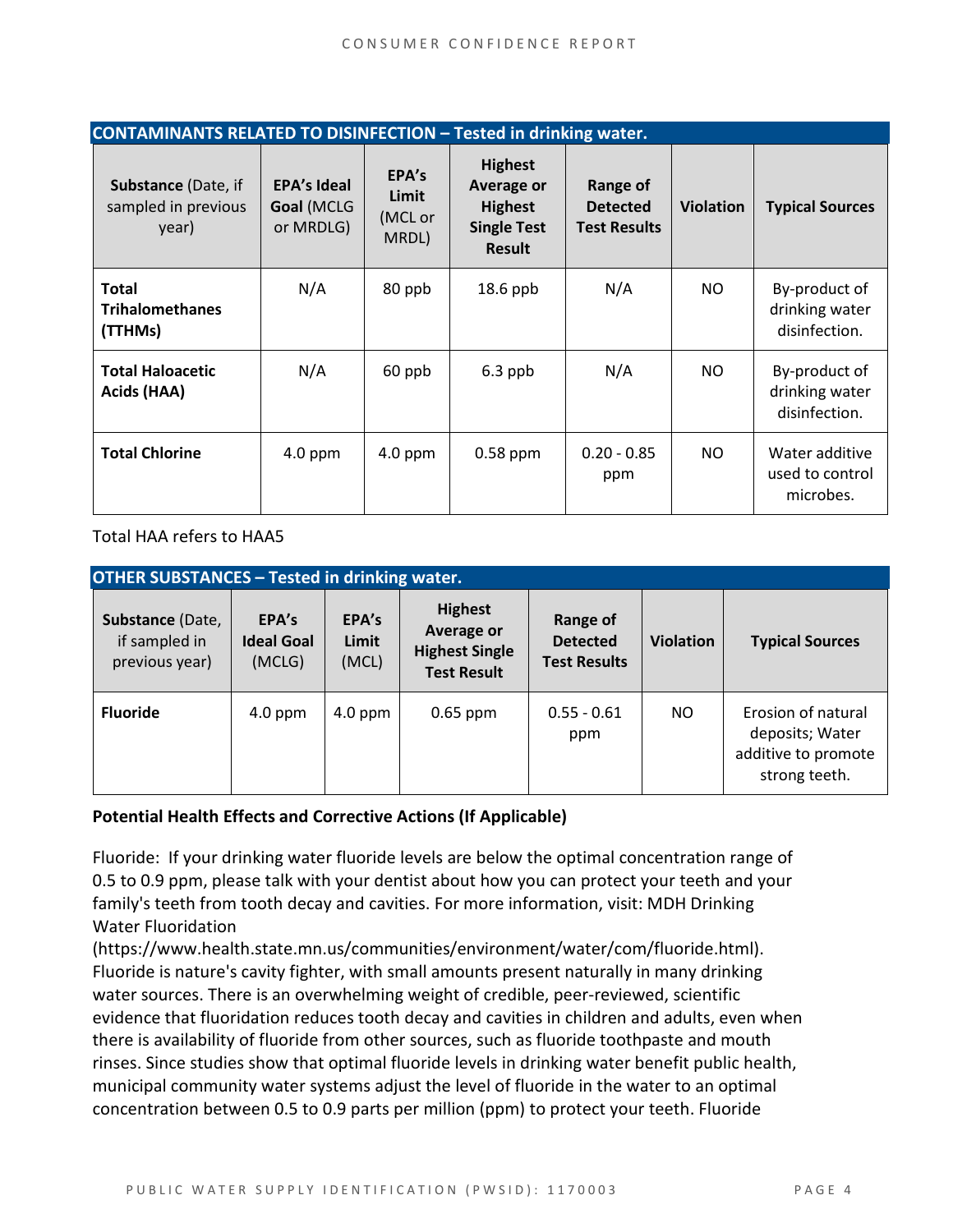levels below 2.0 ppm are not expected to increase the risk of a cosmetic condition known as enamel fluorosis.

#### **Some People Are More Vulnerable to Contaminants in Drinking Water**

Some people may be more vulnerable to contaminants in drinking water than the general population. Immuno-compromised persons such as persons with cancer undergoing chemotherapy, persons who have undergone organ transplants, people with HIV/AIDS or other immune system disorders, some elderly, and infants can be particularly at risk from infections. The developing fetus and therefore pregnant women may also be more vulnerable to contaminants in drinking water. These people or their caregivers should seek advice about drinking water from their health care providers. EPA/Centers for Disease Control (CDC) guidelines on appropriate means to lessen the risk of infection by *Cryptosporidium* and other microbial contaminants are available from the Safe Drinking Water Hotline at 1-800-426-4791.

### Learn More about Your Drinking Water

#### **Drinking Water Sources**

Minnesota's primary drinking water sources are groundwater and surface water. Groundwater is the water found in aquifers beneath the surface of the land. Groundwater supplies 75 percent of Minnesota's drinking water. Surface water is the water in lakes, rivers, and streams above the surface of the land. Surface water supplies 25 percent of Minnesota's drinking water.

Contaminants can get in drinking water sources from the natural environment and from people's daily activities. There are five main types of contaminants in drinking water sources.

- Microbial contaminants, such as viruses, bacteria, and parasites. Sources include sewage treatment plants, septic systems, agricultural livestock operations, pets, and wildlife.
- **Inorganic contaminants** include salts and metals from natural sources (e.g. rock and soil), oil and gas production, mining and farming operations, urban stormwater runoff, and wastewater discharges.
- **Pesticides and herbicides** are chemicals used to reduce or kill unwanted plants and pests. Sources include agriculture, urban stormwater runoff, and commercial and residential properties.
- **Organic chemical contaminants** include synthetic and volatile organic compounds. Sources include industrial processes and petroleum production, gas stations, urban stormwater runoff, and septic systems.
- Radioactive contaminants such as radium, thorium, and uranium isotopes come from natural sources (e.g. radon gas from soils and rock), mining operations, and oil and gas production.

The Minnesota Department of Health provides information about your drinking water source(s) in a source water assessment, including:

- **How Mountain Lake is protecting your drinking water source(s);**
- Nearby threats to your drinking water sources;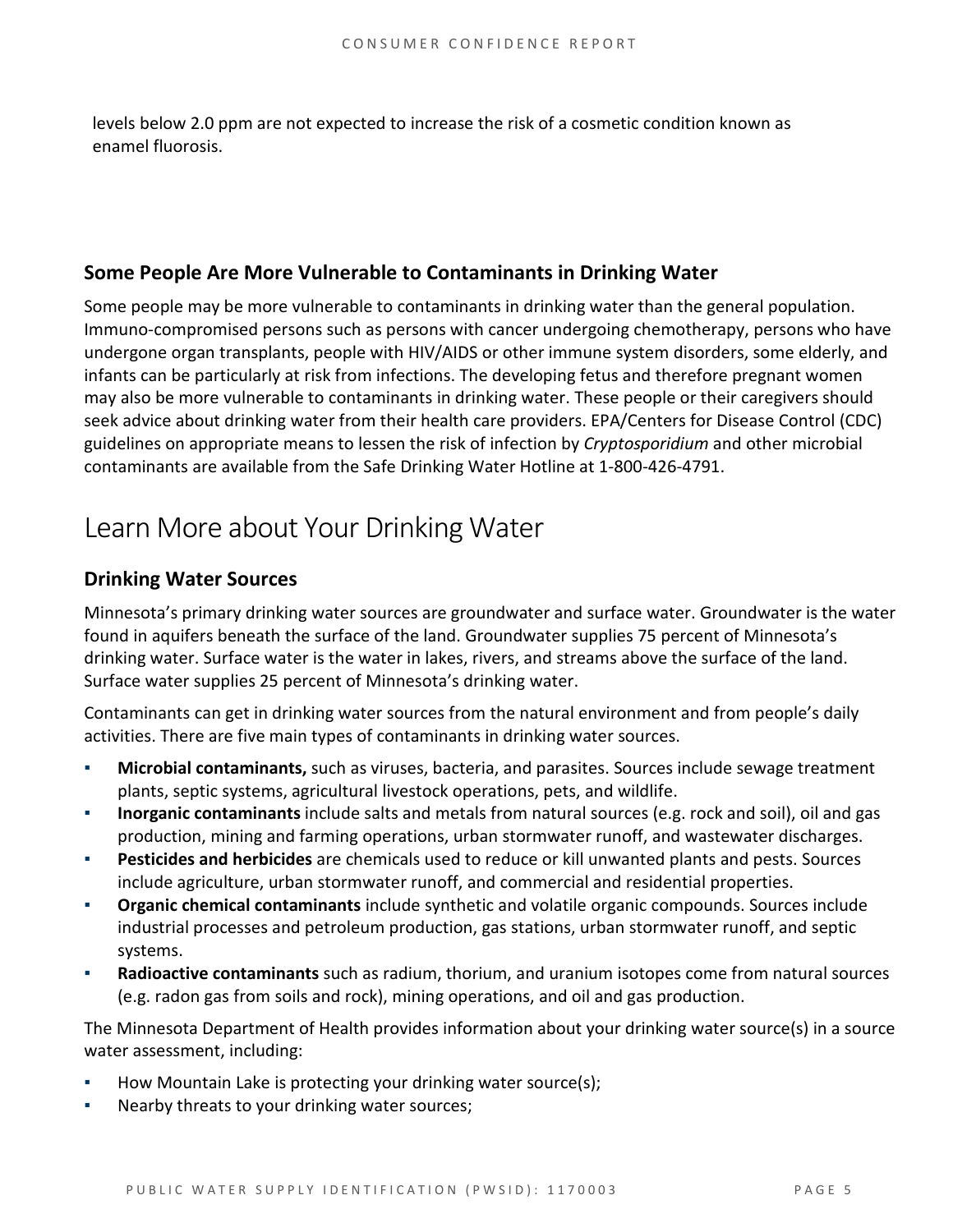How easily water and pollution can move from the surface of the land into drinking water sources, based on natural geology and the way wells are constructed.

Find your source water assessment a[t Source Water Assessments](https://www.health.state.mn.us/communities/environment/water/swp/swa)  [\(https://www.health.state.mn.us/communities/environment/water/swp/swa\)](https://www.health.state.mn.us/communities/environment/water/swp/swa) or call 651-201-4700 between 8:00 a.m. and 4:30 p.m., Monday through Friday.

#### **Lead in Drinking Water**

You may be in contact with lead through paint, water, dust, soil, food, hobbies, or your job. Coming in contact with lead can cause serious health problems for everyone. There is no safe level of lead. Babies, children under six years, and pregnant women are at the highest risk.

Lead is rarely in a drinking water source, but it can get in your drinking water as it passes through lead service lines and your household plumbing system. Mountain Lake is responsible for providing high quality drinking water, but it cannot control the plumbing materials used in private buildings.

Read below to learn how you can protect yourself from lead in drinking water.

- 1. **Let the water run** for 30-60 seconds before using it for drinking or cooking if the water has not been turned on in over six hours. If you have a lead service line, you may need to let the water run longer. A service line is the underground pipe that brings water from the main water pipe under the street to your home.
	- You can find out if you have a lead service line by contacting your public water system, or you can check by following the steps at: [https://www.mprnews.org/story/2016/06/24/npr-find-lead](https://www.mprnews.org/story/2016/06/24/npr-find-lead-pipes-in-your-home)[pipes-in-your-home](https://www.mprnews.org/story/2016/06/24/npr-find-lead-pipes-in-your-home)
	- The only way to know if lead has been reduced by letting it run is to check with a test. If letting the water run does not reduce lead, consider other options to reduce your exposure.
- 2. **Use cold water** for drinking, making food, and making baby formula. Hot water releases more lead from pipes than cold water.
- 3. **Test your water.** In most cases, letting the water run and using cold water for drinking and cooking should keep lead levels low in your drinking water. If you are still concerned about lead, arrange with a laboratory to test your tap water. Testing your water is important if young children or pregnant women drink your tap water.
	- Contact a Minnesota Department of Health accredited laboratory to get a sample container and instructions on how to submit a sample: [Environmental Laboratory Accreditation Program](https://eldo.web.health.state.mn.us/public/accreditedlabs/labsearch.seam)  [\(https://eldo.web.health.state.mn.us/public/accreditedlabs/labsearch.seam\)](https://eldo.web.health.state.mn.us/public/accreditedlabs/labsearch.seam)  The Minnesota Department of Health can help you understand your test results.
- 4. **Treat your water** if a test shows your water has high levels of lead after you let the water run.
	- Read about water treatment units: [Point-of-Use Water Treatment Units for Lead Reduction](https://www.health.state.mn.us/communities/environment/water/factsheet/poulead.html)  [\(https://www.health.state.mn.us/communities/environment/water/factsheet/poulead.html\)](https://www.health.state.mn.us/communities/environment/water/factsheet/poulead.html)

Learn more: